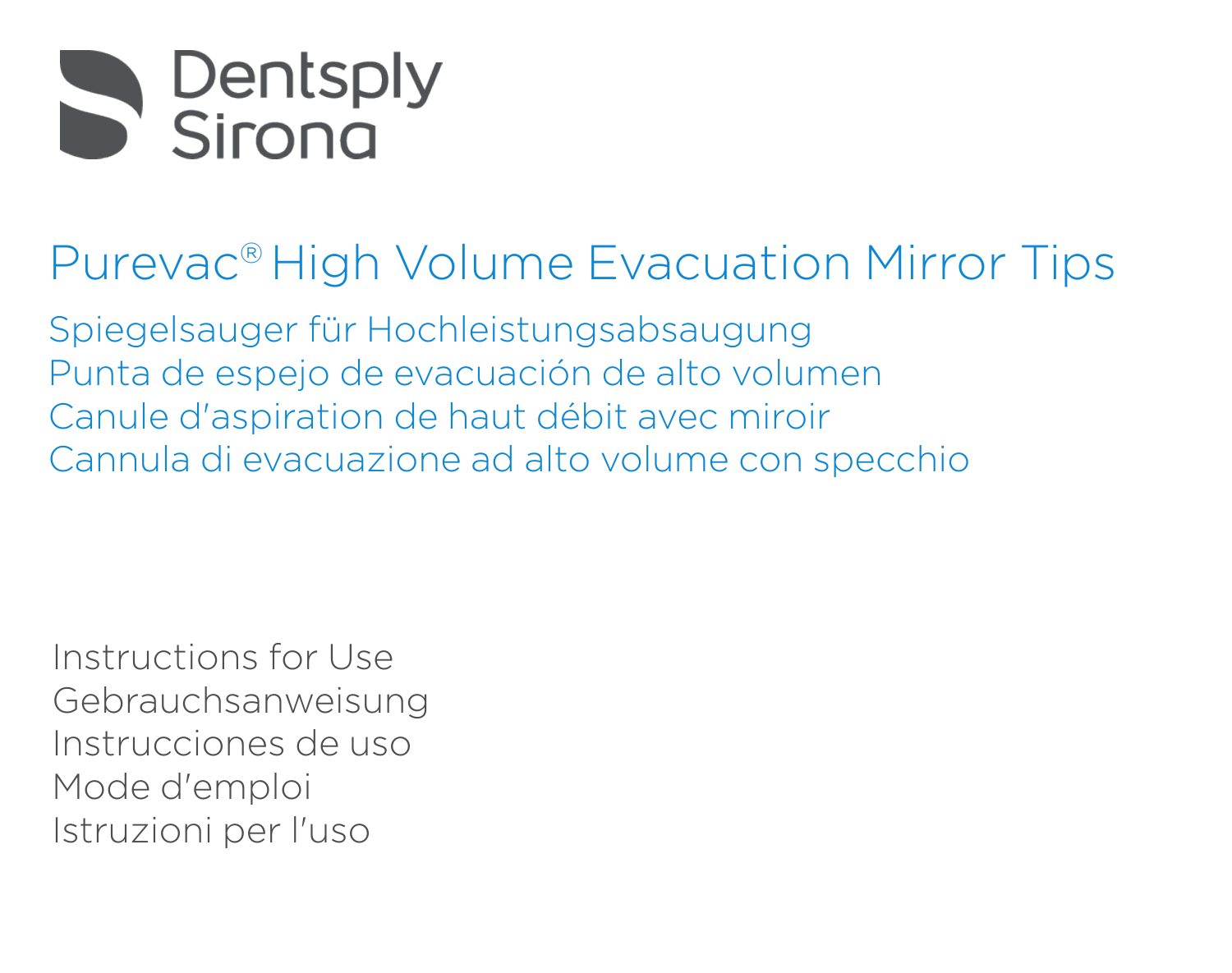# ENGLISH

# Indications for Use

The Purevac® High Volume Evacuation Mirror Tip allows for evacuation, visualization, retraction and illumination during dental procedures. The mirror tip is intended to be used by trained dental professionals only.

# Contraindications

None known.

## **Warnings**

The mirror tip must be sterilized before first use and between patients to prevent crosscontamination.

#### Precautions

The mirror tip is designed to last up to 100 uses. Use of the device beyond its useful life may cause damage and increase risk of patient cross-contamination. Ensure the mirror tip is secured in the valve before use. Do not use brushes for cleaning which may scratch the mirror or plastic. Take precaution during use with other dental instruments to avoid damage to the mirror and plastic. Be sure to dry the mirror surfaces thoroughly prior to sterilization. Dispose of the mirror tip in accordance with government agency regulations.

# Adverse Reactions

None known.

# Step by Step Instructions

Always sterilize the mirror tip before first use and between patients. Insert the mirror tip directly into high volume evacuation valve. The mirror tip is compatible with standard 15 mm systems per ISO 10637:1999. Ensure the mirror tip is secured in the valve before use.

#### Reprocessing Instructions

There are two possible cleaning and disinfection procedures recommended between patient use to prevent crosscontamination: (1) Ultrasonic Cleaning and Disinfection or (2) Automated Cleaning and Disinfection. It is only required to follow one of these two methods as part of the overall reprocessing procedure

Point of Use: Turn suction off and remove mirror tip from valve.

Ultrasonic Cleaning and Disinfection: Remove visible soil by rinsing the interior and exterior of the mirror tip under tap water of at least drinking quality for a minimum of 30 seconds. Prepare instrument cleaning or cleaning/disinfection solution per the manufacturer's recommendation.

Immerse the mirror tip in an ultrasonic bath containing the prepared solution for the contact time specified by the solution manufacturer. The recommended solutions are PracticeProtect™ Instrument Disinfection & Cleaning Liquid and Resurge® Instrument Cleaning Solution. Rinse the mirror tip under tap water of at least drinking quality for a minimum of 30 seconds. Allow the mirror tip to dry. Visually inspect the mirror tip for visible soil, and repeat the cleaning and disinfection procedure if necessary.

Automated Cleaning and Disinfection: A thermal disinfector that complies with EN 15883-2 may be used for automatic cleaning and disinfection. Follow the manufacturer's instructions to select the solutions and programs.

Sterilization: Ensure that the mirror tip, particularly the mirror, is completely dry before sterilization. A lint-free, disposable cloth may be used to dry the mirror tip. Enclose the mirror tip into an appropriately sized sterilization pouch intended for steam sterilization. The mirror tip must be sterilized using a steam sterilizer. A pre-vacuum sterilizer may be used at 135°C for 3 minutes or 121°C for 15 minutes. A positive steam flush pressure pulse sterilizer may be used at 134°C for 3.5 minutes. A gravity displacement steam sterilizer may be used at 135°C for 10 minutes. Do not remove the mirror tip from the sterilization pouch until ready for use to prevent device contamination.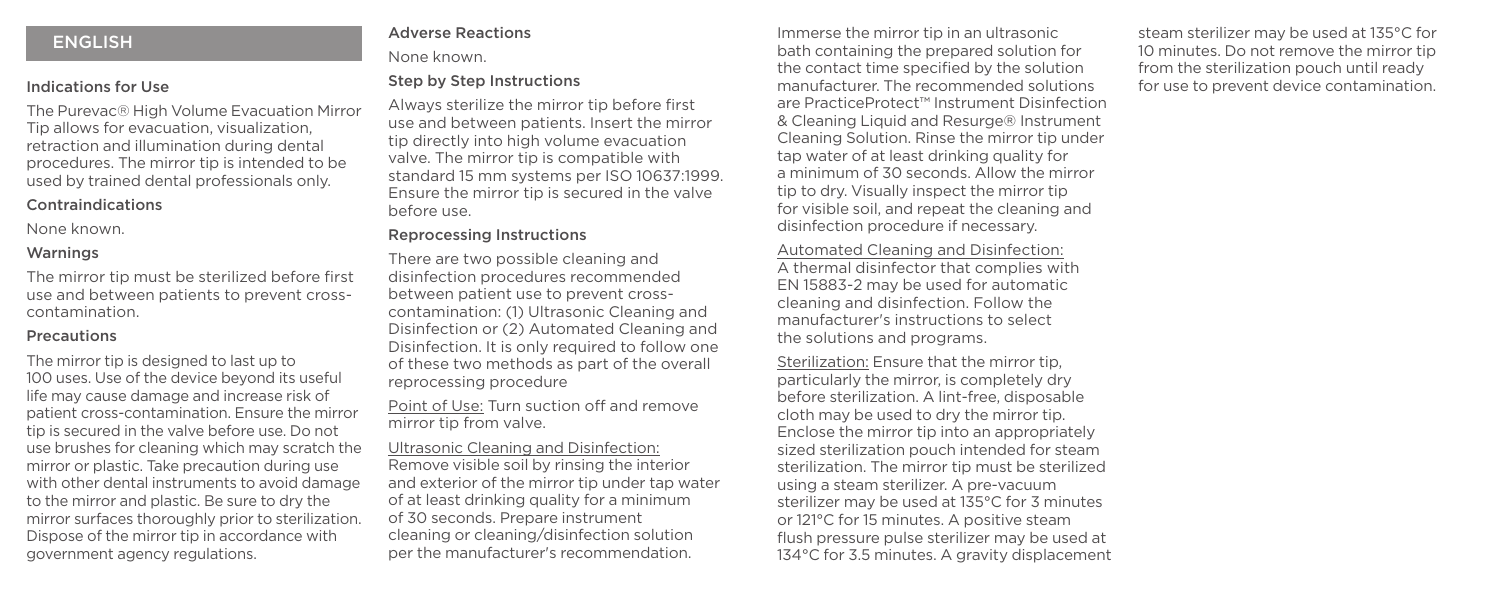# **DEUTSCH**

# Indikationen zum Gebrauch

Der Purevac® Spiegelsauger für die Hochleistungsabsaugung ermöglicht die Absaugung, Visualisierung, Rücknahme und Beleuchtung während zahnärztlicher Verfahren. Der Spiegelsauger ist nur für den Gebrauch durch ausgebildete Dentalfachleute gedacht.

# Kontraindikationen

Keine bekannt.

#### Warnungen

Der Spiegelsauger muss vor dem Erstgebrauch und zwischen den einzelnen Behandlungen am Patienten sterilisiert werden, um eine Kreuzkontamination zu verhindern.

## Warnhinweise

Der Spiegelsauger wurde für bis zu 100 Anwendungen entwickelt. Die Verwendung des Geräts über seine Nutzungsdauer hinaus kann zu Schäden führen und das Risiko einer Kreuzkontamination zwischen Patienten erhöhen. Vor dem Gebrauch sicherstellen, dass der Spiegelsauger sicher auf dem Anschluss sitzt. Zur Reinigung keine harten

Bürsten verwenden, da diese den Spiegel oder den Kunststoff zerkratzen können. Während der Verwendung mit anderen Dentalinstrumenten Vorsichtsmaßnahmen ergreifen, um Schäden am Spiegel und Kunststoff zu vermeiden. Vor der Sterilisation sämtliche Spiegeloberflächen gründlich abtrocknen. Den Spiegelsauger entsprechend den staatlichen Bestimmungen entsorgen.

## Unerwünschte Nebenwirkungen

Keine bekannt.

# Schrittweises Vorgehen

Den Spiegelsauger immer vor dem Erstgebrauch und zwischen den einzelnen Behandlungen am Patienten sterilisieren. Den Spiegelsauger direkt auf der Hochleistungsabsaugung einsetzen. Der Spiegelsauger ist laut ISO 10637:1999 mit Standardsystemen der Größe 15 mm kompatibel. Vor dem Gebrauch sicherstellen, dass der Spiegelsauger sicher auf dem Anschluss sitzt.

# Anweisungen zur Wiederaufbereitung

Für die Reinigung und Desinfektion zwischen den einzelnen Behandlungen am Patienten werden zwei mögliche Verfahren empfohlen, um eine Kreuzkontamination zu vermeiden: (1) Reinigung und Desinfektion

mit Ultraschall oder (2) Automatisierte Reinigung und Desinfektion. Es muss nur eine der beiden Methoden als Teil der Gesamtwiederaufbereitung befolgt werden.

Einsatzort: Die Absaugung ausschalten und den Spiegelsauger vom Anschluss entfernen. Reinigung und Desinfektion mit Ultraschall:

Sichtbare Verschmutzungen entfernen, indem die Innen- und Außenseite des Spiegelsaugers unter laufendem Trinkwasser für mindestens 30 Sekunden abgespült werden. Eine Instrumentenreinigungs- oder Reinigungs- und Desinfektionslösung laut den Herstellerempfehlungen vorbereiten. Den Spiegelsauger in ein Ultraschallbad mit der vorbereiteten Lösung eintauchen und für die vom Lösungshersteller angegebene Kontaktzeit in der Lösung belassen. Die empfohlenen Lösungen sind PracticeProtect™ Instrumentendesinfektionsund -reinigungsflüssigkeit und Resurge® Instrumentenreinigungslösung. Den Spiegelsauger unter laufendem Trinkwasser für mindestens 30 Sekunden abspülen. Den Spiegelsauger trocknen lassen. Den Spiegelsauger per Sichtkontrolle auf sichtbare Verschmutzungen überprüfen und bei Bedarf das Reinigungs- und Desinfektionsverfahren wiederholen.

Automatisierte Reinigung und

Desinfektion: Ein mit EN 15883-2 konformer Thermodesinfektor kann zur automatisierten Reinigung und Desinfektion verwendet werden. Die Anweisungen des Herstellers bei der Auswahl der Lösungen und Programme befolgen.

Sterilisation: Sicherstellen, dass der Spiegelsauger, insbesondere der Spiegel, vor der Sterilisation komplett trocken ist. Ein fusselfreies Einwegtuch kann zum Abtrocknen des Spiegelsaugers verwendet werden. Den Spiegelsauger in einen entsprechend großen Sterilisationsbeutel für die Dampfsterilisation geben. Der Spiegelsauger muss mit einem Dampfsterilisator sterilisiert werden. Ein Sterilisator mit Vorvakuum kann bei 135 °C für 3 Minuten oder bei 121 °C für 15 Minuten verwendet werden. Ein Dampfsterilisator mit Überdruck-Pulsverfahren kann bei 134 °C für 3,5 Minuten verwendet werden. Ein Dampfsterilisator mit Gravitationsverfahren kann bei 135 °C für 10 Minuten verwendet werden. Den Spiegelsauger erst zum Gebrauch aus dem Sterilisationsbeutel nehmen, um eine Kontamination des Geräts zu verhindern.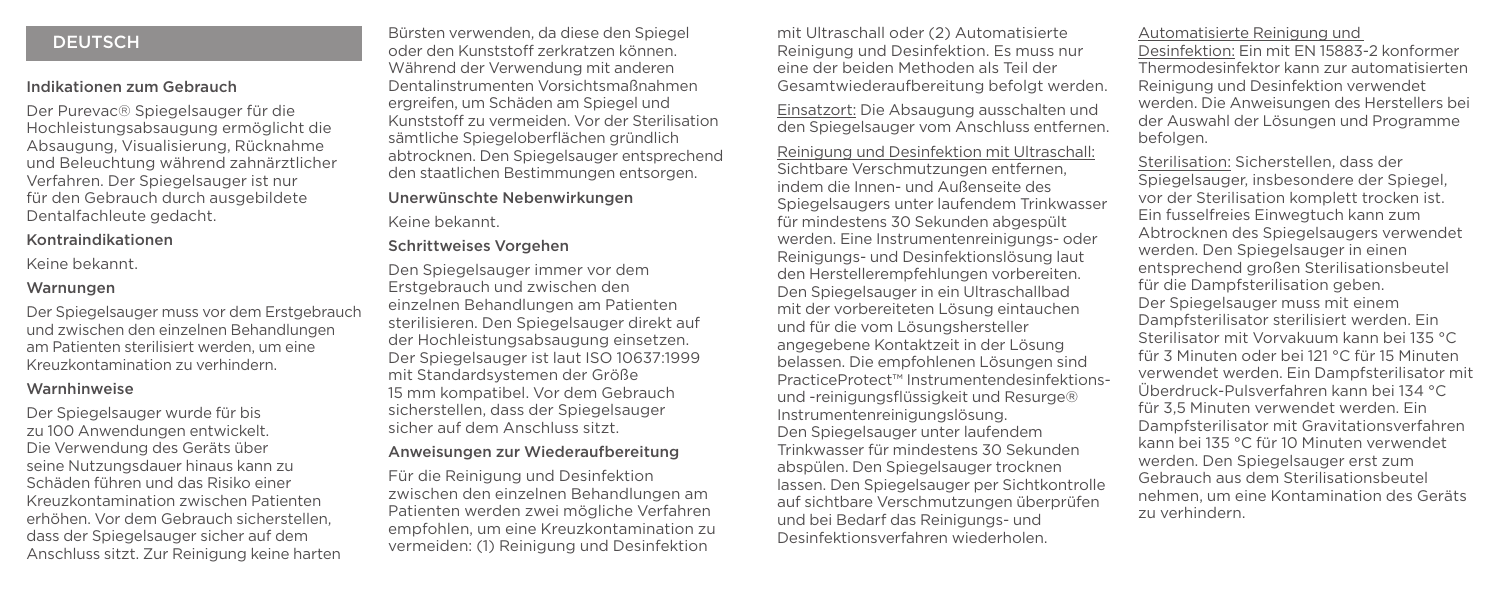# ESPAÑOL

# Indicaciones de uso

La punta de espejo de evacuación de alto volumen Purevac® permite la evacuación, visualización, retracción e iluminación durante los procedimientos dentales. La punta de espejo está destinada a ser utilizada solo por profesionales dentales cualificados.

# Contraindicaciones

Ninguna conocida.

# Advertencias

La punta de espejo debe esterilizarse antes del primer uso y entre los pacientes para evitar la contaminación cruzada.

# Precauciones

La punta de espejo está diseñada para utilizarse hasta 100 veces. El uso del dispositivo más allá de su vida útil puede causar daños y aumentar el riesgo de contaminación cruzada del paciente. Asegúrese de que la punta de espejo esté asegurada en la válvula antes de su uso. No utilice cepillos para la limpieza que puedan rayar el espejo o el plástico. Tome precauciones durante el uso con otros instrumentos dentales para evitar daños al espejo y al plástico. Asegúrese de secar bien las superficies del espejo antes de la esterilización. Deseche la punta de espejo de acuerdo con las normativas de la agencia gubernamental.

#### Reacciones adversas

Ninguna conocida.

#### Instrucciones paso a paso

Siempre esterilice la punta de espejo antes del primer uso y del uso entre pacientes. Introduzca la punta de espejo directamente en la válvula de evacuación de alto volumen. La punta de espejo es compatible con los sistemas estándar de 15 mm según la ISO 10637:1999. Asegúrese de que la punta de espejo esté asegurada en la válvula antes de su uso.

#### Instrucciones de reprocesamiento

Hay dos procedimientos posibles de limpieza y desinfección recomendados para realizar entre pacientes para prevenir la contaminación cruzada: (1) Limpieza y desinfección ultrasónicas o (2) Limpieza y desinfección automáticas. Solo es necesario seguir uno de estos dos métodos como parte del procedimiento general de reprocesamiento

Lugar de aplicación: Apague la succión y retire la punta de espejo de la válvula.

Limpieza y desinfección ultrasónica: Elimine la suciedad visible enjuagando el interior y el exterior de la punta de espejo con agua del grifo que al menos sea potable durante un mínimo de 30 segundos. Prepare una solución de limpieza o desinfección/ limpieza de instrumentos según las recomendaciones del fabricante. Sumerja la punta de espejo en un baño ultrasónico que contenga la solución preparada para el tiempo de contacto especificado por el fabricante de la solución. La soluciones recomendadas son el líquido de desinfección y limpieza de instrumentos PracticeProtect™ y la solución de limpieza de instrumentos Resurge®. Enjuague la punta de espejo con agua del grifo que al menos sea potable durante un mínimo de 30 segundos. Deje secar la punta de espejo. Inspeccione visualmente la punta de espejo para localizar la suciedad visible y repita el procedimiento de limpieza y desinfección si fuera necesario.

Limpieza y desinfección automáticas: Para realizar la limpieza y desinfección automáticas, se puede usar un termodesinfectador que cumpla con la norma EN 15883-2. Siga las instrucciones del fabricante para seleccionar las soluciones y programas.

Esterilización: Asegúrese de que la punta de espejo, especialmente el espejo, esté completamente seca antes de la esterilización. Para secar la punta de espejo, se puede usar un paño desechable sin pelusa. Coloque la punta de espejo en una bolsa de esterilización de tamaño adecuado para la esterilización con vapor. La punta de espejo debe esterilizarse con un esterilizador de vapor. Se puede usar un esterilizador de prevacío a 135 °C durante 3 minutos o 121 °C durante 15 minutos. Se puede usar un esterilizador de vapor por pulso de descarga por presión positivo a 134 °C durante 3,5 minutos. Se puede usar un esterilizador de vapor de desplazamiento por gravedad a 135 °C durante 10 minutos. No retire la punta de espejo de la bolsa de esterilización hasta que esté lista para usar para evitar la contaminación del dispositivo.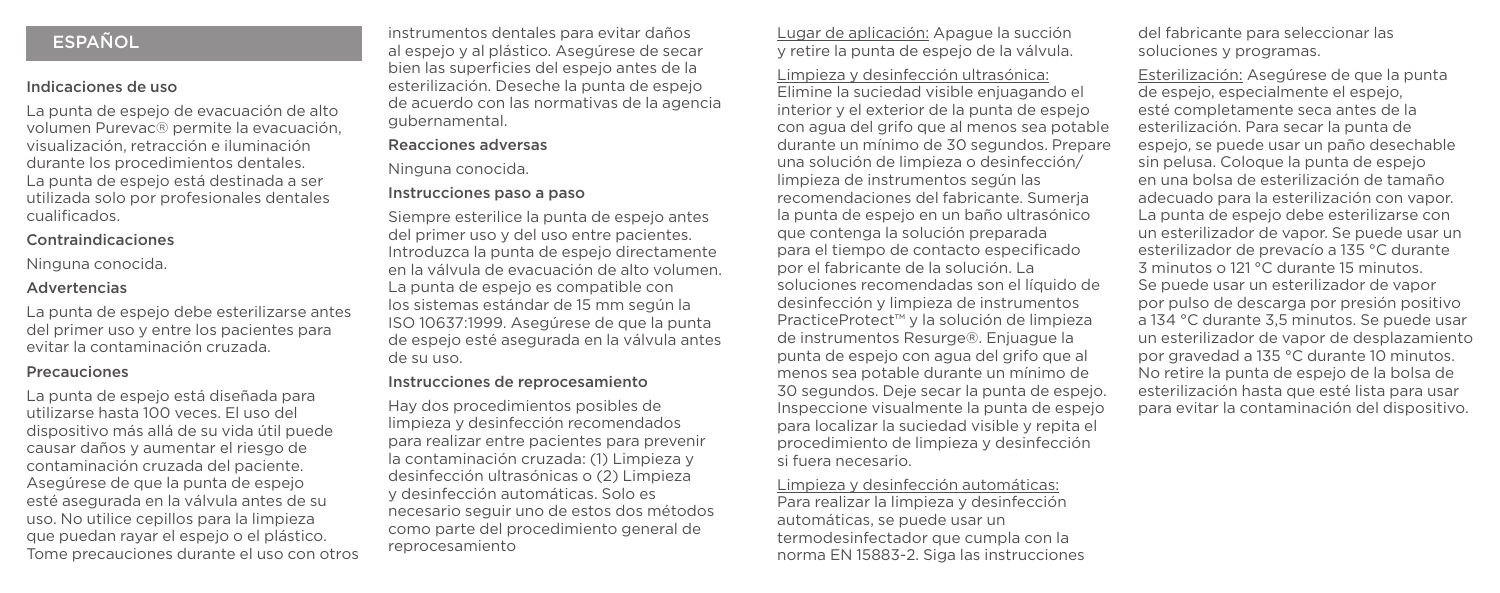# **FRANCAIS**

# Indications

La canule d'aspiration de haut débit avec miroir Purevac® permet de réaliser l'évacuation, la visualisation, la rétraction et l'éclairage pendant les interventions dentaires. Cette canule avec miroir est destinée à être utilisée uniquement par des professionnels dentaires formés.

# Contre-indications

Aucune connue.

# Avertissements

La canule avec miroir doit être stérilisée avant la première utilisation et entre les patients pour éviter la contamination croisée.

# Précautions d'emploi

La canule avec miroir est conçue pour 100 utilisations au maximum. L'utilisation du dispositif au-delà de sa durée de vie utile peut entraîner des dommages et augmenter le risque de contamination croisée entre patients. Vérifier que la canule avec miroir est fixée dans la valve avant l'utilisation. Ne pas utiliser de brosses pour le nettoyage qui pourraient rayer le miroir ou le plastique. Prendre des précautions lors de l'utilisation

avec d'autres instruments pour éviter d'endommager le miroir et le plastique. Veiller à sécher minutieusement les surfaces du miroir avant stérilisation. Éliminer la canule avec miroir conformément à la réglementation des organismes publics.

# Effets indésirables

Aucun connu.

# Instructions détaillées

Toujours stériliser la canule avec miroir avant la première utilisation et entre les patients. Introduire la canule avec miroir directement dans la valve d'aspiration de haut débit. La canule avec miroir est compatible avec les systèmes 15 mm standard conformes à la norme ISO 10637:1999. Vérifier que la canule avec miroir est fixée dans la valve avant l'utilisation.

#### Instructions de retraitement

Il existe deux procédures possibles recommandées pour le nettoyage et la désinfection entre les patients pour éviter la contamination croisée : (1) nettoyage et désinfection par ultrasons ou (2) nettoyage et désinfection automatiques. L'une seulement de ces deux méthodes doit être utilisée dans le cadre de la procédure globale de retraitement

Zone de traitement : arrêter l'aspiration et retirer la canule avec miroir de la valve.

Nettoyage et désinfection par ultrasons : retirer les salissures visibles en rinçant l'intérieur et l'extérieur de la canule avec miroir sous l'eau du robinet présentant au moins la qualité d'eau potable pendant 30 secondes au minimum. Préparer une solution de nettoyage ou de nettoyage/ désinfection des instruments en suivant les recommandations du fabricant. Immerger la canule avec miroir dans un bain à ultrasons contenant la solution préparée pendant la durée de contact spécifiée par le fabricant de la solution. Les solutions recommandées sont le liquide de désinfection et de nettoyage d'instruments PracticeProtect™ et la solution de nettoyage d'instruments Resurge®. Rincer la canule avec miroir sous l'eau du robinet présentant au moins la qualité d'eau potable pendant 30 secondes au minimum. Laisser sécher la canule avec miroir. Inspecter visuellement la canule avec miroir à la recherche de salissures visibles et répéter la procédure de nettoyage et désinfection si nécessaire.

Nettoyage et désinfection automatiques : un appareil de désinfection thermique conforme à la norme EN 15883-2 peut être utilisé pour le nettoyage et la désinfection automatiques. Suivre les instructions du fabricant pour le choix des solutions et des programmes.

Stérilisation : s'assurer que la canule avec miroir, en particulier le miroir, est parfaitement sèche avant la stérilisation. Un tissu non pelucheux peut être utilisé pour sécher la canule avec miroir. Placer la canule avec miroir dans une pochette de stérilisation de dimension appropriée conçue pour la stérilisation à la vapeur. La canule avec miroir doit être stérilisée à l'aide d'un stérilisateur à vapeur. Un stérilisateur à pré-vide peut être utilisé à 135 °C pendant 3 minutes ou à 121 °C pendant 15 minutes. Un stérilisateur à impulsions de pression positive et purge par vapeur peut être utilisé à 134 °C pendant 3,5 minutes. Un stérilisateur à vapeur avec écoulement par gravité peut être utilisé à 135 °C pendant 10 minutes. Laisser la canule avec miroir dans la pochette de stérilisation jusqu'au moment de son utilisation afin d'éviter la contamination du dispositif.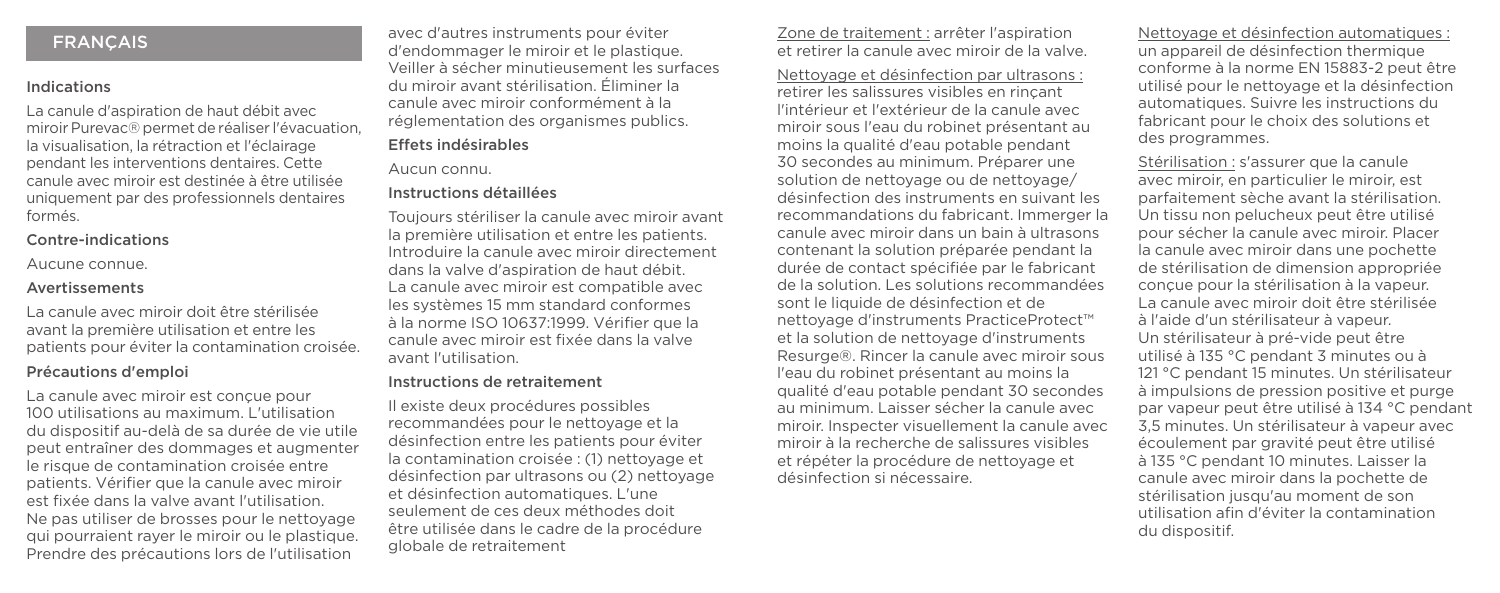# ITALIANO

#### Indicazioni per l'uso

La cannula di aspirazione con specchio per evacuazione ad alto volume Purevac® consente l'evacuazione, la visualizzazione, la retrazione e l'illuminazione durante le procedure dentali. La cannula deve essere utilizzata esclusivamente da professionisti del settore odontoiatrico qualificati.

# Controindicazioni

Nessuna nota.

#### Avvertenze

La cannula di aspirazione con specchio deve essere sterilizzata prima del primo utilizzo e tra un paziente e l'altro per evitare il rischio di contaminazione crociata.

#### Precauzioni

La cannula di aspirazione con specchio è progettata per resistere fino a 100 impieghi. L'uso del dispositivo oltre la sua vita utile può causare danni e aumentare il rischio di contaminazione crociata per il paziente. Assicurarsi che la cannula di aspirazione con specchio sia fissata alla valvola prima dell'uso. Non usare spazzolini per la pulizia che potrebbero graffiare lo specchio o la

plastica. Durante l'uso con altri strumenti dentali, adottare le necessarie precauzioni per evitare danni allo specchio e alla plastica. Assicurarsi di asciugare accuratamente le superfici dello specchio prima della sterilizzazione. Smaltire la cannula di aspirazione con specchio in conformità alle normative degli enti governativi.

# Reazioni avverse

Nessuna nota.

#### Istruzioni dettagliate

Sterilizzare sempre la cannula di aspirazione con specchio prima del primo utilizzo e tra un paziente e l'altro. Inserire la cannula di aspirazione con specchio direttamente nella valvola di evacuazione ad alto volume. La cannula di aspirazione con specchio è compatibile con i sistemi standard da 15 mm secondo la norma ISO 10637:1999. Assicurarsi che la cannula di aspirazione con specchio sia fissata alla valvola prima dell'uso.

# Istruzioni per il ritrattamento

Esistono due procedure di pulizia e disinfezione raccomandate da adottare tra un paziente e l'altro per prevenire la contaminazione crociata: (1) pulizia e disinfezione a ultrasuoni o (2) pulizia

e disinfezione automatiche. È sufficiente che la procedura di ritrattamento generale includa uno di questi due metodi.

Punto d'uso: disattivare l'aspirazione e rimuovere la cannula di aspirazione con specchio dalla valvola.

Pulizia e disinfezione a ultrasuoni: rimuovere i residui visibili sciacquando l'interno e l'esterno della cannula di aspirazione con specchio sotto acqua corrente di qualità almeno potabile per un minimo di 30 secondi. Preparare la soluzione per la pulizia o pulizia e disinfezione dello strumento secondo le raccomandazioni del produttore. Immergere la cannula di aspirazione con specchio in un bagno a ultrasuoni contenente la soluzione preparata per il tempo di contatto specificato dal produttore della soluzione. Le soluzioni raccomandate sono: PracticeProtect™ Instrument Disinfection & Cleaning Liquid e Resurge® Instrument Cleaning Solution. Sciacquare la cannula di aspirazione con specchio sotto acqua corrente di qualità almeno potabile per un minimo di 30 secondi. Lasciare asciugare la cannula di aspirazione con specchio. Ispezionare visivamente la cannula di aspirazione con specchio per eventuali residui visibili e se necessario ripetere la procedura di pulizia e disinfezione.

Pulizia e disinfezione automatiche: per la pulizia e la disinfezione automatica è possibile utilizzare un sistema di disinfezione termico conforme alla norma EN 15883-2. Per la selezione delle soluzioni e dei programmi, attenersi alle istruzioni del produttore.

Sterilizzazione: assicurarsi che la cannula di aspirazione con specchio, e in particolare lo specchio, siano completamente asciutti prima della sterilizzazione. Per asciugare la cannula di aspirazione con specchio è possibile utilizzare un panno monouso che non lascia fibre. Inserire la cannula di aspirazione con specchio in una busta di sterilizzazione delle dimensioni appropriate, adatta alla sterilizzazione a vapore. La cannula di aspirazione con specchio deve essere sterilizzata usando uno sterilizzatore a vapore. È possibile utilizzare uno sterilizzatore pre-vuoto a 135 °C per 3 minuti o 121 °C per 15 minuti. In alternativa, è possibile utilizzare uno sterilizzatore a impulso di pressione con flusso di vapore positivo a 134 °C per 3,5 minuti oppure uno sterilizzatore a vapore a spostamento di gravità a 135 °C per 10 minuti. Non rimuovere la cannula di aspirazione con specchio dalla busta di sterilizzazione fino all'uso per evitare la contaminazione del dispositivo.